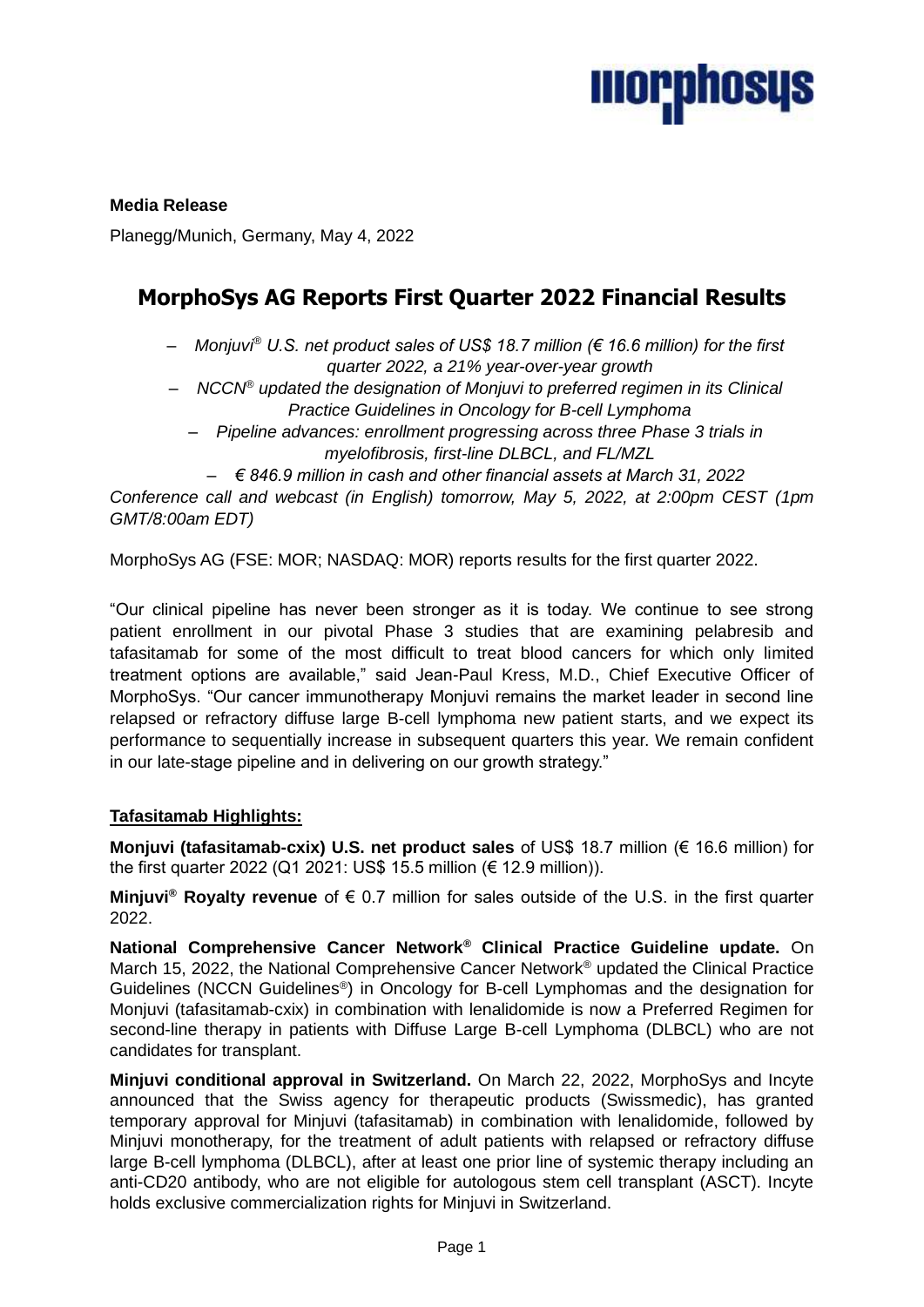# **Financial Results for the First Quarter of 2022 (IFRS):**

**Total revenues** for the first quarter 2022 were € 41.5 million compared to € 47.2 million for the same period in 2021. Q1 2021 revenues benefited from  $\epsilon$  16 million of milestone payments from GSK.

| in $\epsilon$ million          | Q1 2022 | Q4 2021 | Q1 2021 | $Q-Q \Delta$ | Y-Y A    |
|--------------------------------|---------|---------|---------|--------------|----------|
| Total revenues                 | 41.5    | 52.9    | 47.2    | (22)%        | $(12)\%$ |
| Monjuvi product sales          | 16.6    | 20.5    | 12.9    | (19)%        | 29%      |
| Rovalties                      | 19.0    | 23.2    | 11.6    | (18)%        | 64%      |
| Licenses, milestones and other | 5.8     | 9.3     | 22.7    | (38)%        | (74)%    |

**Cost of Sales:** In the first quarter 2022, cost of sales was € 7.9 million compared to € 5.0 million for the comparable period in 2021.

**Research and Development (R&D) Expenses:** In the first quarter 2022, R&D expenses were € 65.0 million (Q1 2021: € 33.3 million). The increase in R&D expenses is primarily due to the inclusion of R&D expenses from Constellation and higher investment to support the advancement of clinical programs, especially the pivotal Phase 3 studies.

**Selling, General and Administrative (SG&A) Expenses:** Selling expenses in the first quarter 2022 were  $\epsilon$  21.9 million (Q1 2021:  $\epsilon$  28.2 million) and general and administrative (G&A) expenses amounted to € 14.6 million (Q1 2021: € 10.3 million). The year-over-year reduction in Selling expenses was driven by additional investments that were made in 2021, the first full year of the Monjuvi launch. The year-over-year increase in G&A expenses was primarily driven by the inclusion of Constellation and higher legal and professional fees.

**Operating Loss:** Operating loss amounted to  $\epsilon$  68.0 million in the first quarter 2022 (Q1) 2021: operating loss of  $\epsilon$  29.6 million).

**Consolidated Net Loss:** For the first quarter 2022, consolidated net loss was € 122.7 million (Q1 2021: consolidated net loss of  $€$  41.6 million).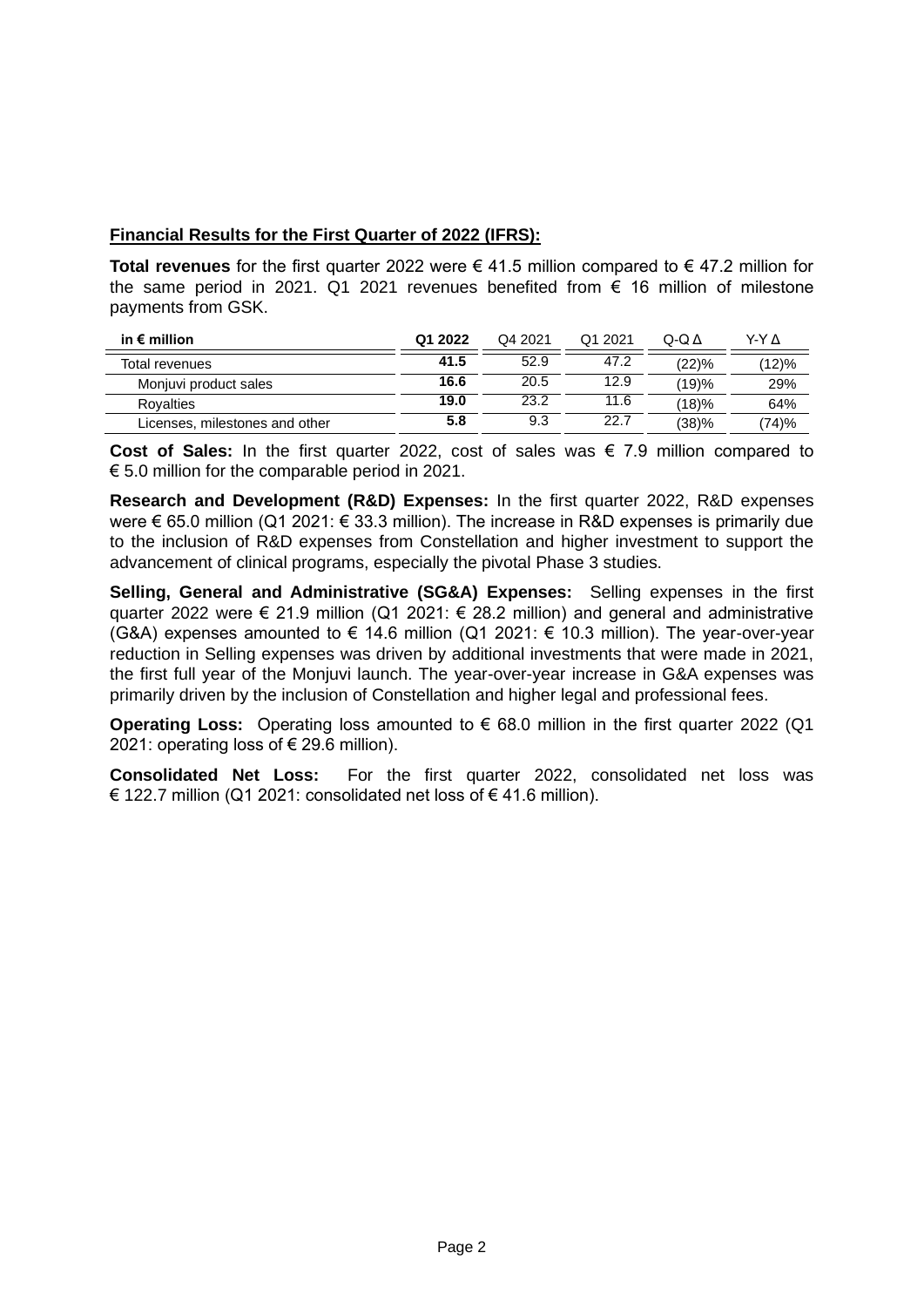# **Full Year 2022 Financial Guidance:**

The Financial Guidance was initially provided on January 7, 2022 and reiterated on March 16, 2022 and on May 4, 2022.

| <b>Amounts in million</b>                                 | <b>2022 Financial Guidance</b> | 2022 Guidance Insights                                                                                                                                                                                                                                                                                                                                                                              |
|-----------------------------------------------------------|--------------------------------|-----------------------------------------------------------------------------------------------------------------------------------------------------------------------------------------------------------------------------------------------------------------------------------------------------------------------------------------------------------------------------------------------------|
| Monjuvi U.S. Net Product Sales                            | <b>US\$ 110m to 135m</b>       | 100% of Monjuvi U.S. product sales are recorded<br>on MorphoSys' income statement and related<br>profit/loss is split 50/50 between MorphoSys and<br>Incyte.                                                                                                                                                                                                                                        |
| Gross Margin for Monjuvi U.S.<br><b>Net Product Sales</b> | 75% to 80%                     | 100% of Monjuvi U.S. product cost of sales are<br>recorded on MorphoSys' income statement and<br>related profit/loss is split 50/50 between<br>MorphoSys and Incyte.                                                                                                                                                                                                                                |
| R&D expenses                                              | € 300m to 325m                 | 2022 growth over 2021 will be driven primarily by<br>investment in ongoing pivotal phase-3 studies,<br>excluding transaction/restructuring/other charges<br>related to Constellation acquisition recorded in<br>2021.                                                                                                                                                                               |
| SG&A expenses                                             | € 155m to 170m                 | 51% to 56% of mid-point of SG&A expenses<br>represent Monjuvi U.S. selling costs of which<br>100% are recorded in MorphoSys' income<br>statement. Incyte reimburses MorphoSys for half<br>of these selling expenses.<br>For 2022, we anticipate a year-over-year decline<br>in SG&A, excluding transaction/restructuring/other<br>charges related to Constellation acquisition<br>recorded in 2021. |

Additional information related to 2022 Financial Guidance:

- Tremfya<sup>®</sup> royalties will continue to be recorded as revenue without any cost of sales in MorphoSys' income statement. These royalties, however, will not contribute any cash to MorphoSys as 100% of the royalties will be passed on to Royalty Pharma.
- MorphoSys anticipates receiving royalties for Minjuvi sales outside of the U.S. Guidance for these royalties is not being provided as MorphoSys does not receive any sales forecasts from its partner Incyte.
- MorphoSys does not anticipate any significant cash-accretive revenues from the achievement of milestones in 2022. Milestones for otilimab are passed on to Royalty Pharma. Milestones from all other programs remain with MorphoSys at 100%.
- MorphoSys anticipates sales of commercial and clinical supply of tafasitamab outside of the U.S. to its partner Incyte. Revenue from this supply is recorded in the "Licenses, milestones and other" category in MorphoSys' income statement. These sales result in a zero gross profit/margin. As such, MorphoSys does not provide guidance for these sales.
- While R&D expense is anticipated to grow year-over-year due to investments in three pivotal studies, the growth is partially being offset by the consolidation of research/discovery activities.
- SG&A expense guidance range reflects savings from synergies following the acquisition of Constellation and streamlined commercialization efforts.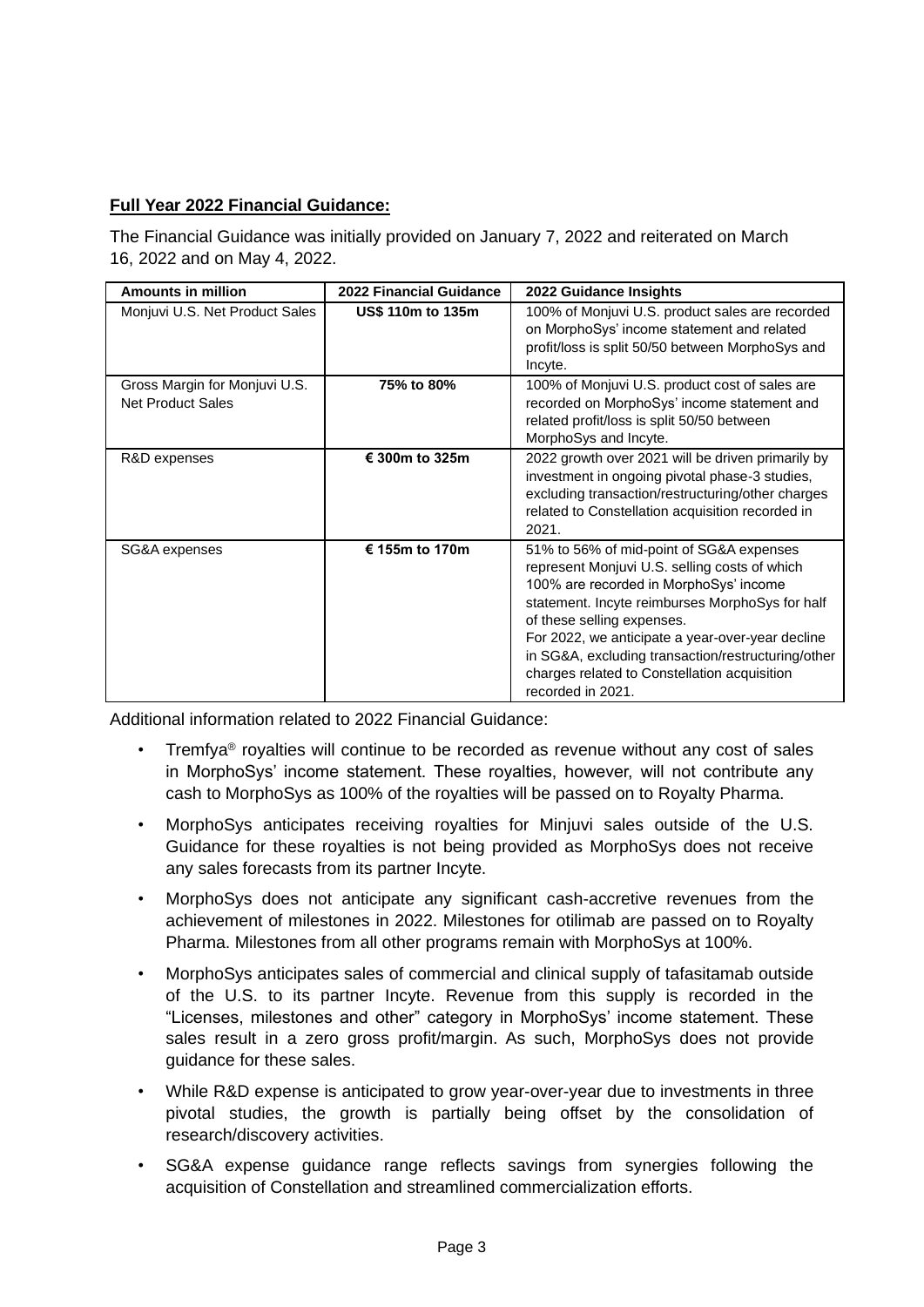# **Operational Outlook for 2022:**

MorphoSys anticipates the following key development milestones in 2022:

- First proof-of-concept data from the ongoing clinical phase 2 study of CPI-0209 in solid tumors and blood cancer;
- Additional data from the phase 1/2 M-PLACE (proof-of-concept) study of felzartamab for the treatment of anti-PLA2R antibody positive membranous nephropathy (MN);
- First data from the phase 2 study (IGNAZ) to evaluate felzartamab in patients with immunoglobulin A nephropathy (IgAN);
- MorphoSys' partner Roche expects a pivotal data readout of the GRADUATE 1 and GRADUATE 2 trials with gantenerumab in the second half of 2022. Roche initiated these phase 3 development programs for patients with Alzheimer's disease in 2018.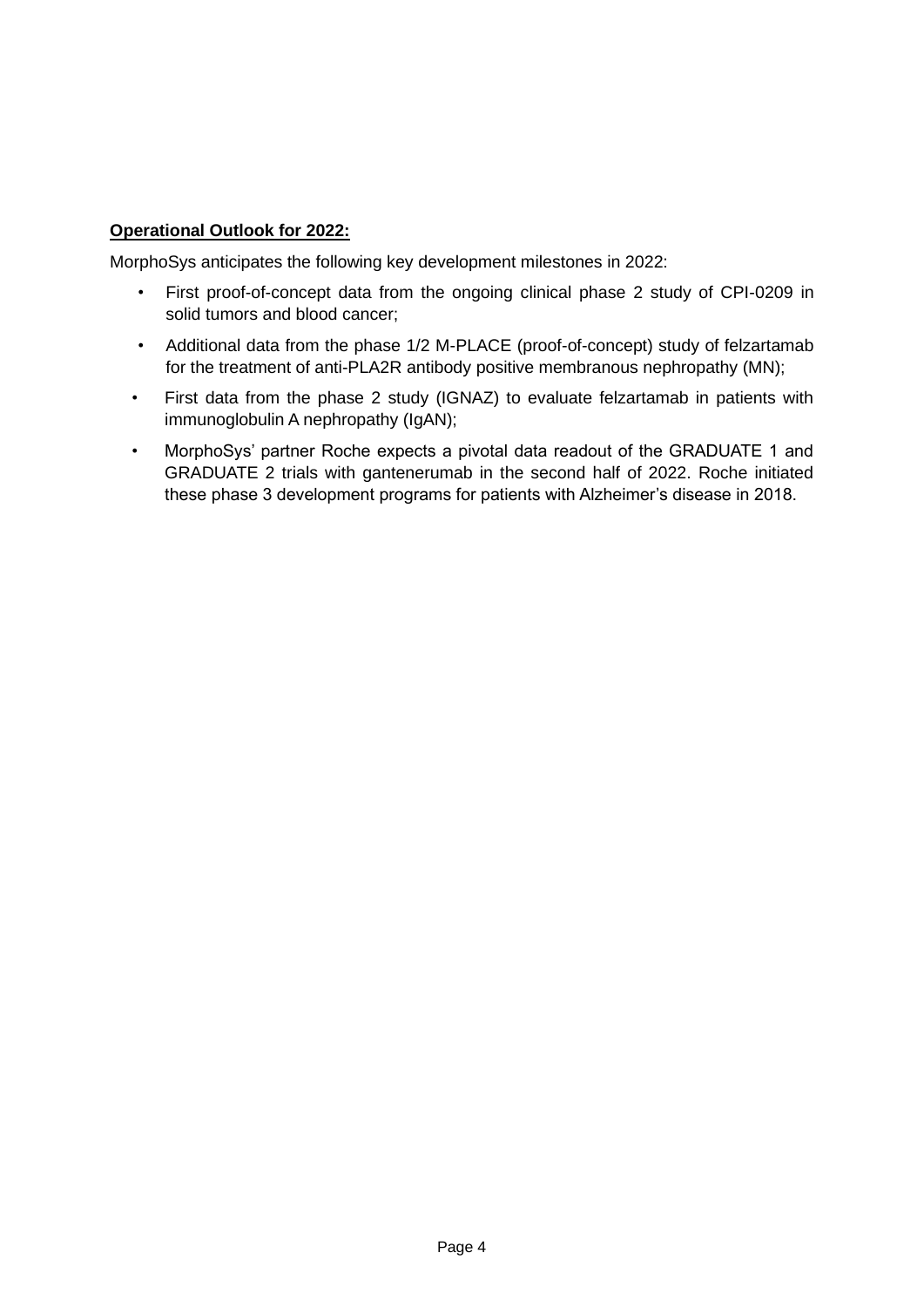| in $\epsilon$ million                                                                   | Q1 2022 | Q1 2021            | Δ          |
|-----------------------------------------------------------------------------------------|---------|--------------------|------------|
| Revenues                                                                                | 41.5    | 47.2               | $(12)\%$   |
| <b>Product Sales</b>                                                                    | 16.6    | 12.9               | 29%        |
| Royalties                                                                               | 19.0    | 11.6               | 64%        |
| Licenses, milestones and other                                                          | 5.8     | 22.7               | (74)%      |
| <b>Cost of Sales</b>                                                                    | (7.9)   | (5.0)              | 58%        |
| <b>Gross Profit</b>                                                                     | 33.6    | 42.1               | (20)%      |
| <b>Total Operating Expenses</b>                                                         | (101.5) | (71.7)             | 42%        |
| <b>Research and Development</b>                                                         | (65.0)  | (33.3)             | 95%        |
| Selling                                                                                 | (21.9)  | (28.2)             | (22)%      |
| General and Administrative                                                              | (14.6)  | (10.3)             | 42%        |
| Operating Profit / (Loss)                                                               | (68.0)  | (29.6)             | >100%      |
| Other Income                                                                            | 1.4     | 1.2                | 17%        |
| Other Expenses                                                                          | (3.7)   | $\overline{(2.0)}$ | 85%        |
| Finance Income                                                                          | 10.6    | 13.9               | (24)%      |
| <b>Finance Expenses</b>                                                                 | (62.8)  | (39.7)             | 58%        |
| Income from Reversals of Impairment Losses / (Impairment Losses)<br>on Financial Assets | (0.1)   | 0.1                | $>(100)\%$ |
| Income Tax Benefit / (Expenses)                                                         | 0.0     | 14.5               | $>(100)\%$ |
| Consolidated Net Profit / (Loss)                                                        | (122.7) | (41.6)             | >100%      |
| Earnings per Share, Basic and Diluted                                                   | (3.59)  | (1.27)             | >100%      |
| Cash and other financial assets (end of period)<br>$\frac{1}{2}$                        | 846.9   | 976.9 *            | (13)%      |

### **MorphoSys Group Key Figures (IFRS, end of the first quarter: March 31, 2022)**

\*Value as of December 31, 2021

MorphoSys will hold its conference call and webcast tomorrow, May 5, 2022, to present the first quarter 2022 results and the outlook for 2022.

### **Dial-in number for the conference call (in English) at 2:00pm CEST; 1:00pm GMT; 8:00am EDT:**

| Germany:          | +49 69 201 744 220 |
|-------------------|--------------------|
| For UK residents: | +44 203 009 2470   |
| For US residents: | +1 877 423 0830    |

(All numbers reachable from any geography)

Participant PIN: 72430702#

Please dial in 10 minutes before the beginning of the conference.

A live webcast and slides will be made available at the Investors section under "Upcoming Events & Conferences" on MorphoSys' website, [http://www.morphosys.com](https://eqs-cockpit.com/cgi-bin/fncls.ssp?fn=redirect&url=af6b62de1fd30b6c8f4ab4736ef0907c&application_id=1299903&user_id=0&application_name=news) and after the call, a slide-synchronized audio replay of the conference will be available at the same location.

The statement for the first quarter 2022 (IFRS) are available for download at: https://www.morphosys.com/en/investors/financial-information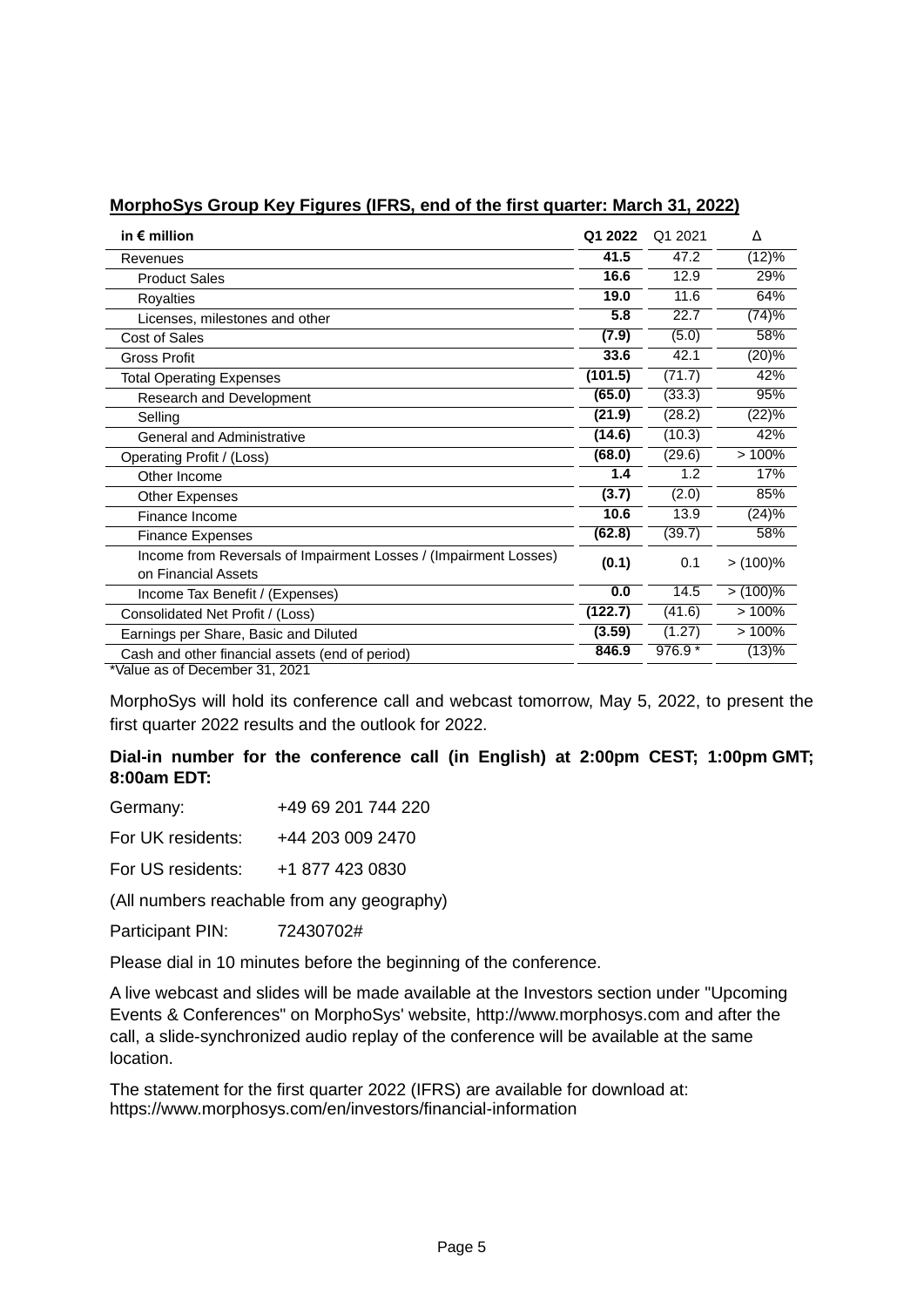#### **About MorphoSys**

At MorphoSys, we are driven by our mission to give more life for people with cancer. As a global commercialstage biopharmaceutical company, we use groundbreaking science and technologies to discover, develop, and deliver innovative cancer medicines to patients. MorphoSys is headquartered in Planegg, Germany, and has its U.S. operations anchored in Boston, Massachusetts. To learn more, visit us at www.morphosys.com and follow us on Twitter and LinkedIn.

#### **About Tafasitamab**

Tafasitamab is a humanized Fc-modified cytolytic CD19 targeting monoclonal antibody. In 2010, MorphoSys licensed exclusive worldwide rights to develop and commercialize tafasitamab from Xencor, Inc. Tafasitamab incorporates an XmAb® engineered Fc domain, which mediates B-cell lysis through apoptosis and immune effector mechanism including Antibody-Dependent Cell-Mediated Cytotoxicity (ADCC) and Antibody-Dependent Cellular Phagocytosis (ADCP).

In the United States, Monjuvi® (tafasitamab-cxix) is approved by the U.S. Food and Drug Administration in combination with lenalidomide for the treatment of adult patients with relapsed or refractory DLBCL not otherwise specified, including DLBCL arising from low grade lymphoma, and who are not eligible for autologous stem cell transplant (ASCT). This indication is approved under accelerated approval based on overall response rate. Continued approval for this indication may be contingent upon verification and description of clinical benefit in a confirmatory trial(s).

In Europe, Minjuvi® (tafasitamab) received conditional marketing authorization in combination with lenalidomide, followed by Minjuvi monotherapy, for the treatment of adult patients with relapsed or refractory diffuse large B-cell lymphoma (DLBCL) who are not eligible for autologous stem cell transplant (ASCT).

Tafasitamab is being clinically investigated as a therapeutic option in B-cell malignancies in several ongoing combination trials.

Moniuvi® and Miniuvi® are registered trademarks of MorphoSvs AG. Tafasitamab is co-marketed by Incyte and MorphoSys under the brand name Monjuvi® in the U.S., and marketed by Incyte under the brand name Minjuvi® in the EU.

National Comprehensive Cancer Network®, NCCN®, NCCN Guidelines® are registered trademarks of NCCN.

Tremfya® is a registered trademark of Janssen Biotech, Inc

XmAb® is a registered trademark of Xencor, Inc.

#### *Forward Looking Statements*

*This communication contains certain forward-looking statements concerning the MorphoSys group of companies. The forward-looking statements contained herein represent the judgment of MorphoSys as of the date of this release and involve known and unknown risks and uncertainties, which might cause the actual results, financial condition and liquidity, performance or achievements of MorphoSys, or industry results, to be materially different from any historic or future results, financial conditions and liquidity, performance or achievements expressed or implied by such forward-looking statements. In addition, even if MorphoSys' results, performance, financial condition and liquidity, and the development of the industry in which it operates are consistent with such forwardlooking statements, they may not be predictive of results or developments in future periods. Among the factors that may result in differences are that MorphoSys' expectations may be incorrect, the inherent uncertainties associated with competitive developments, clinical trial and product development activities and regulatory approval requirements, MorphoSys' reliance on collaborations with third parties, estimating the commercial potential of its development programs and other risks indicated in the risk factors included in MorphoSys' Annual Report on Form 20-F and other filings with the U.S. Securities and Exchange Commission. Given these uncertainties, the reader is advised not to place any undue reliance on such forward-looking statements. These forward-looking statements speak only as of the date of publication of this document. MorphoSys expressly disclaims any obligation to update any such forward-looking statements in this document to reflect any change in its expectations with regard thereto or any change in events, conditions or circumstances on which any such statement is based or that may affect the likelihood that actual results will differ from those set forth in the forwardlooking statements, unless specifically required by law or regulation.*

#### **For more information, please contact:**